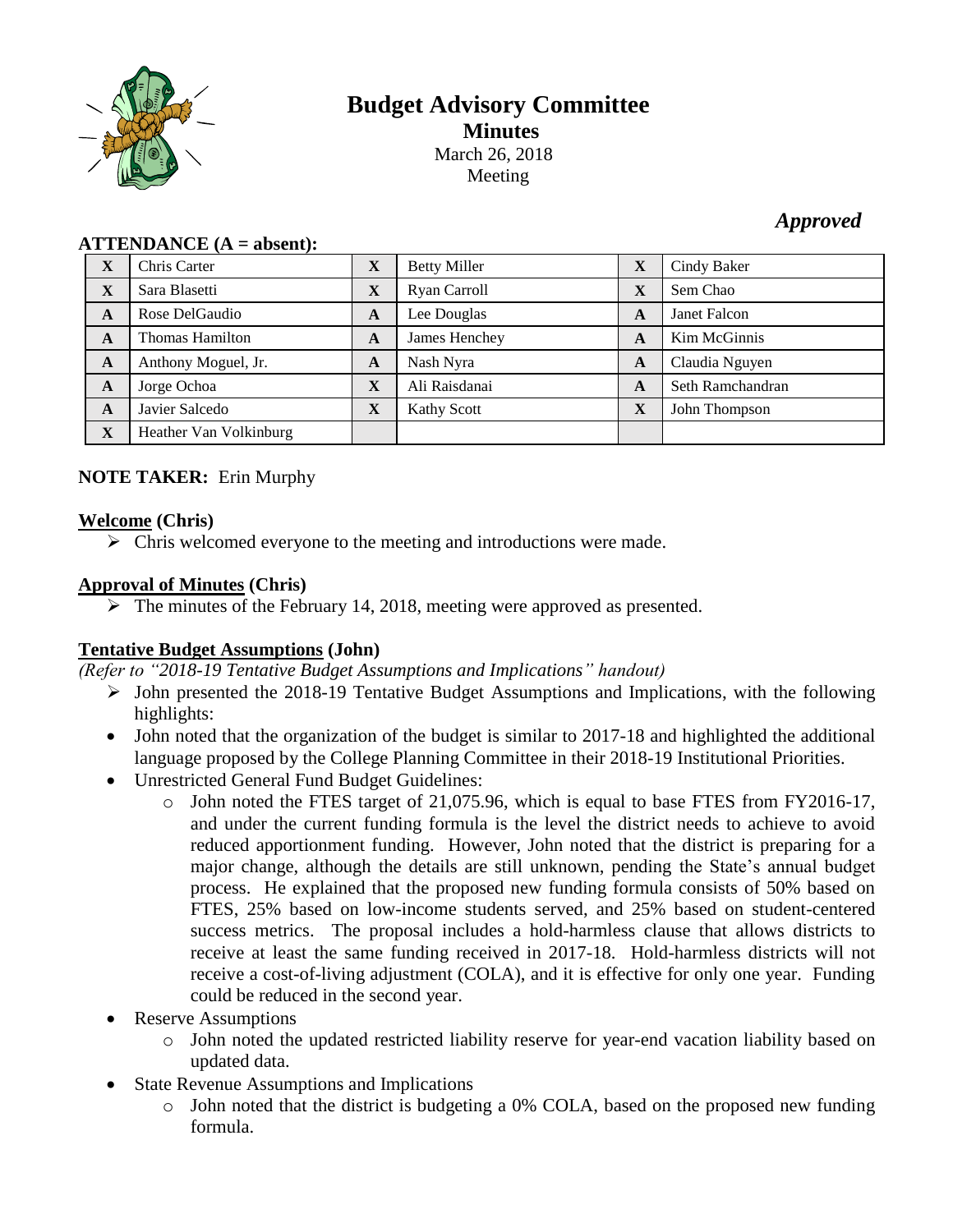- o He highlighted the assumption that the district is expected to be funded in FY2018-19 at the prior year level (2017-18), given the "hold harmless" clause in the Governor's proposed budget.
- o John observed that there is a significant allocation (\$5 million) of State Budget block grants for one-time purposes, to be split between deferred maintenance and instructional equipment.
	- Chris inquired about whether the BAC would be recommending how to split the funds. Betty responded that we are allowing Academic Affairs time to adequately determine their needs and to do an appropriate review. She suggested that this item might be included on the agenda for the next meeting. John added that the BAC would be asked to finalize the budget assumptions at the next meeting as well.
- Expense Assumptions
	- o John noted that we are planning to hire six new faculty and thereby avoid the Faculty Obligation Number (FON) penalty.
		- Ryan inquired whether the FON would be based on 20,000 or 21,000 FTES. John mentioned that prior discussion had indicated the FON would be based on our P-2 report. Betty added that it would be based on the lower of the advance or the P-2 certification, which is submitted April 20.
	- o John highlighted the proposed rates for health and welfare benefit costs, which are estimated to increase only 2.2% overall.
	- o John referred to the other projected benefit increases (PERS and STRS) and stated that the rate of change for workers' compensation insurance is unknown at this time. He added that the retiree benefit contribution is based on the recent actuarial study and is estimated at 5.763%, less than the prior year. The Annual Required Contribution is \$4.1 million, which is about \$1 million less than the prior year.
	- o Ryan inquired about the Reserve Assumptions and the district's current budget reserve. John replied that it was about 25% at the start of the year. Ryan asked about the "pessimistic" assumption for the end of the year. Sem said it is estimated to be approximately 17.2%. Chris noted that a large surplus can quickly become a deficit if not careful. John added that the reserve is one-time funds and cannot absorb ongoing expenses, so a year or two with large deficits would negatively impact the reserves.

## **Apportionment Calculations (2016-17 Recalc & 2017-18 P-1) (John)**

*(Refer to "Apportionment Calculation – Budget" handout)*

- $\triangleright$  John reviewed the Apportionment Calculations as follows:
	- He began with the prior year (FY2016-17) and reviewed when P-1 and P-2 are reported, noting that growth is due to reporting Summer 2017 enrollment in FY2016-17.
	- John remarked that growth on the P-1 report for FY2017-18 is negative, but as the district is in stabilization, there is a year to achieve restoration.
	- John reported that apportionment revenue for this year is \$118.5 million, and that the basic allocation is determined by size of the district and having the Pacific Coast Campus. He noted that the district will likely be below last year's funding, but based on the "hold harmless" clause in the proposed funding formula, the district is assuming the same level to prevail next year.
		- o Ryan asked for clarification on the deficit factor. John responded that the State calculates what each District earns, which is known as "Total Computational Revenue"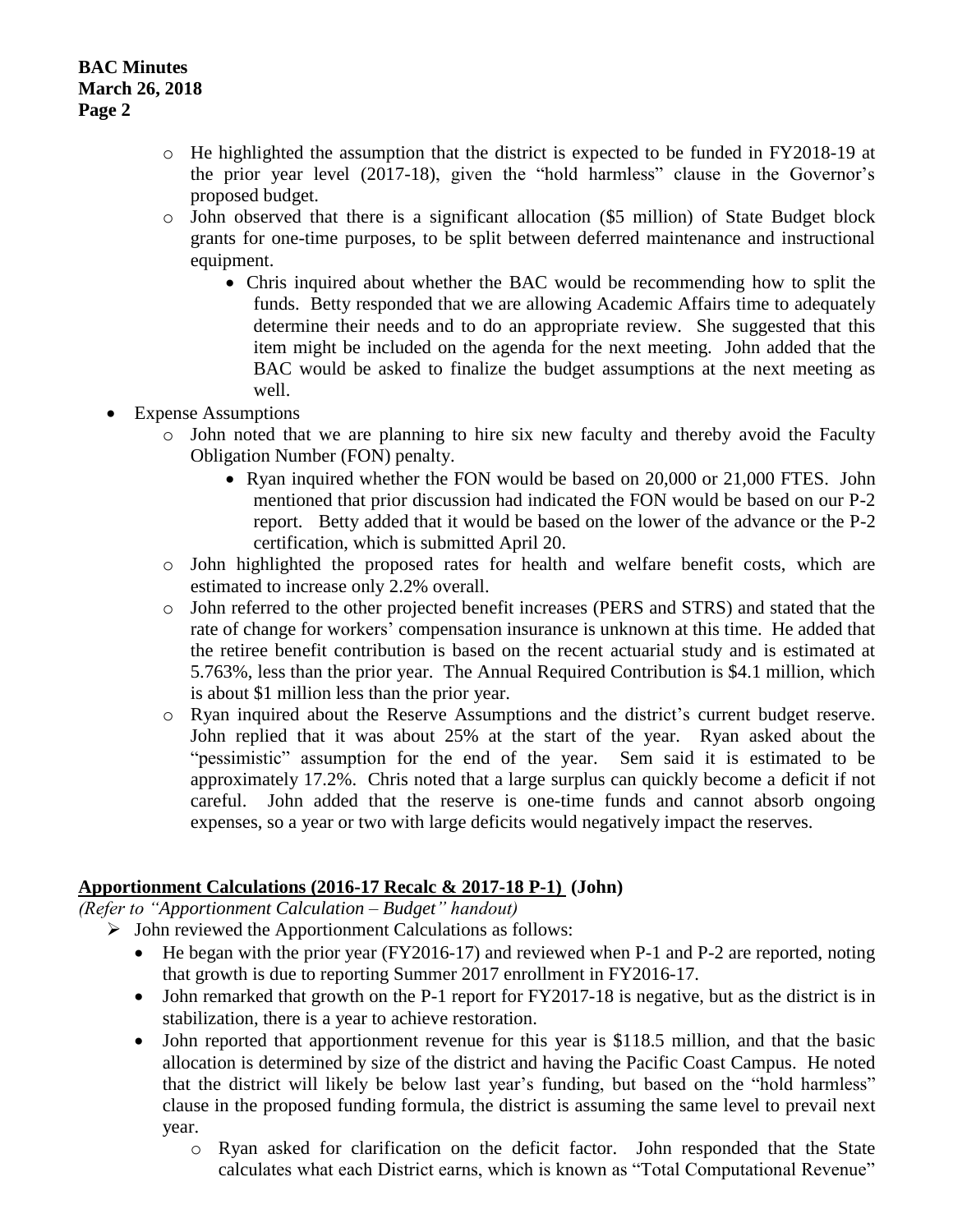(TCR), but the actual State revenue may vary. Betty explained that the State adopts a budget with estimates of what districts will earn, and builds in County property tax collections plus college enrollment fees. The funding formula shows what districts are eligible to receive, and then State disburses funds that account for the difference between property tax (if tax revenue is lower than expected, for instance) and then apply the deficit to everybody in those instances.

- o Stability Funds: Ali asked about the \$7.5 million in FY2017-18 stability funds and asked if it would carryover as part of the hold harmless clause. John responded that the \$7.5 million in stability funds would not be carried over in a normal year, but that the hold harmless clause in the proposed new formula may fill those revenue gaps. For instance, if the district were calculated to receive \$109 million based on the proposed new funding formula and the hold harmless clause provides \$119 million to match current-year revenue, the district may receive the extra \$10 million (the difference between the calculated amount of \$109 million and the current-year amount of \$119 million) to match this year's level (for one year only).
- o Summer FTES: In reference to the governor's proposed budget, which holds that districts will have to permanently establish the year in which Summer semester FTES are applied, Kathy inquired when it would begin. John responded that if the district chooses to apply Summer 2018 to FY2018-19, for instance, we may be obligated to apply Summer FTES to the fiscal year in which the term ends every year, rather than our current practice of applying it as needed to balance FTES shortages. Betty added that because modifications to the proposed formula are discussed until the May Revise is released, and at least 39 other districts are in stability funding with a substantial amount facing similar circumstances as LBCCD, the inability to apply Summer FTES as needed may be a problem going forward.
- o Kathy asked if the hold harmless clause would pertain only to the 25% based on lowincome students served and 25% based on student-centered success metrics, or to all funding factors. Betty responded that the district would receive the greater of Total Computational Revenue for FY2017-18 or revenue based on new formula. Kathy clarified whether hold harmless is pre- or post-stability? Betty said that the hold harmless revenue amount would include stability funds.
- o Pell Grants: Kathy requested clarification about how Pell grant recipients would be counted in the proposed new funding formula. Heather responded that the Pell cohort is defined to be seeking degree completion as identified by specific behaviors, which is a subset of all students who receive Pell grants. Betty cautioned that the numbers in simulations provided by the Department of Finance have not been replicated by any community colleges, so the data sources may reflect varying years. She added that the Chancellor's office is working on a similar document, but that districts may not receive such information until the May Revise. She commented on the difficulty of making such a major change to a funding formula by the proposed implementation date of July 1.
- o Certificates: Chris inquired whether CTE certificates would be counted in the formula factors, and Heather replied that the trailer bill language specifies Chancellor-approved awards. Kathy followed up to ask about Career Development and College Preparation (CDCP) program certificates, and Heather offered to double-check. Ryan asked about the definition of "completion." Heather responded that it includes degrees, certificates, and transfers/transfer preparedness within three years. Sara asked whether completing any 60 units in three years count, or would it be limited to 60 transferrable units.